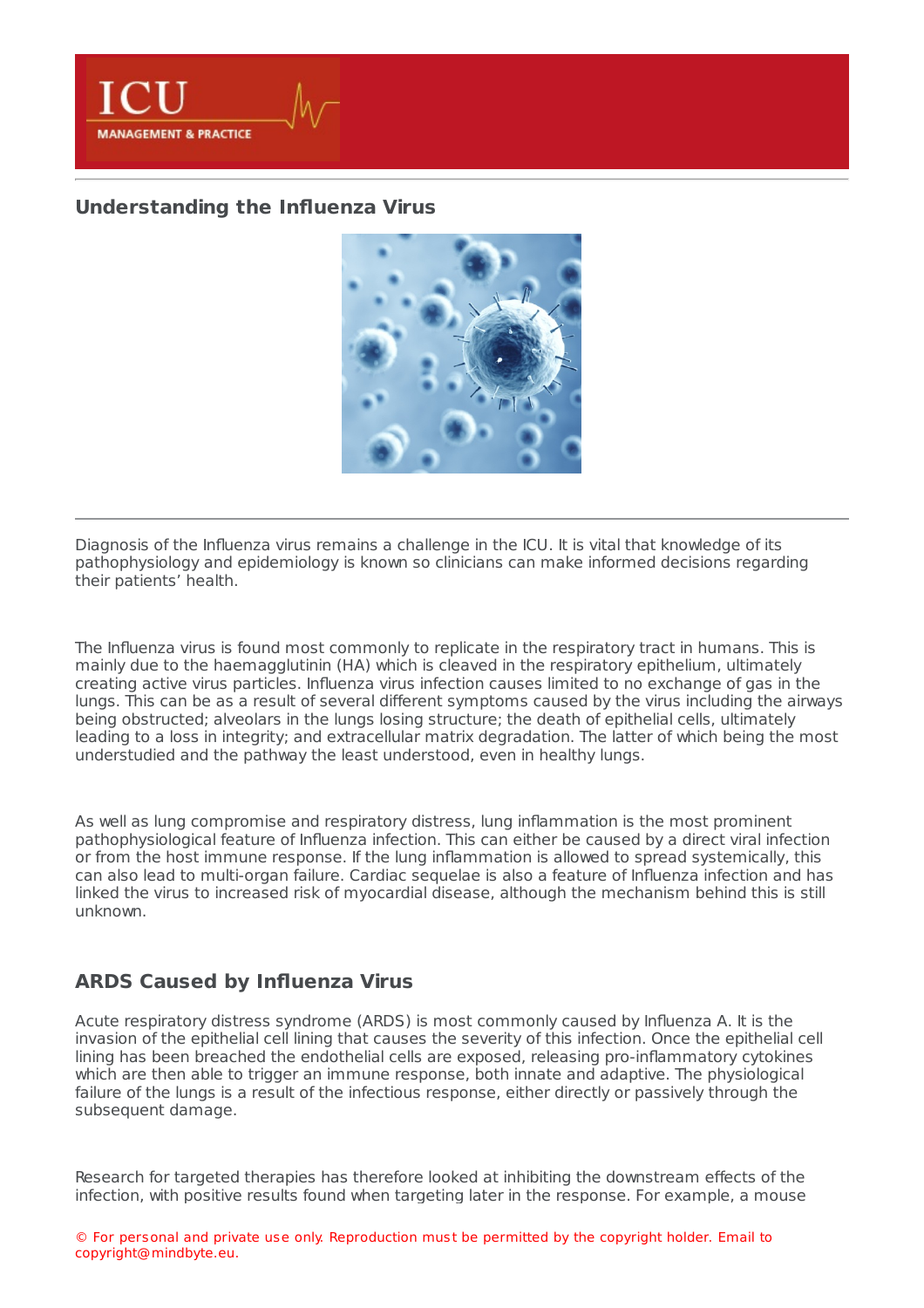infection, with positive results found when targeting later in the response. For example, a mouse model of severe influenza infection showed that MT1-MMP collagenase inhibition led to decreased tissue damage and reports showed improved survival. These results were also mirrored in an influenza-pneumococcal co-infection.

As inflammation also contributes to the pathophysiology of Influenza infection, studies looking to target the innate immune pathways, decreasing amplification of immune signals, have also been popular. In a study, the activation of the inflammasome, an innate signalling complex, was suppressed by targeting NLRP3 (a vital protein for inflammasome signalling) and resulted in positive outcomes.

Also, studies have been conducted featuring the secondary cytokine and chemokine signalling pathways after inflammasome activation, as the neutrophils and monocytes recruited can be damaging to tissues. Blocking CXCR1/2 (needed for neutrophil recruitment) demonstrated the protection of murine infection models of influenza, Staphylococcus pneumoniae or a combined infection.

Further down the pathway, neutrophils can secrete extracellular traps (NETs) which amplify inflammation, this has also been studied for a target against Influenza infection. By depleting macrophages in a mouse model and allowing mainly neutrophils to infiltrate, the result of increased NETs led to increased acute lung injury. These circumstances are also seen in humans with severe Influenza disease.

The inhibition of mTOR, which reduces inflammasome activity, was found to suppress inflammation and led to positive outcomes against the pathophysiology of the infection. The effects of inhibiting the host response to infection on the severity of the disease shows how this plays a key role in severe influenza aetiology. As mTOR is involved with nutrient sensing, metabolic interventions must also be considered as a target for treating Influenza virus infection. However, using metabolism to control viral infection has proven to be more complex, yielding different responses depending on the context. For example, the influence of the global metabolic state of a patient means that obese people are more likely to be susceptible to infection and lung injury. Although metabolic intervention comes with its challenges, the possibility remains that we may be able to inhibit viral metabolic pathways by targeting nutrients essential for the virus itself.

## **From Influenza to Pneumonia and ARDS**

The links between the Influenza virus and pneumonia are evident, with 30-40% of Influenza patients also being diagnosed with acute pneumonia. Some of the most common risk factors for this are patients who are either very young (<5 years) or the older patient (>65 years); patients of Caucasian descent; patients who reside in nursing homes; those with chronic lung and/or heart disease; and also, those with a history of smoking. Those most at risk may also be pregnant, extremely obese, or be of Native American descent or Alaska natives. However, pandemics of the Influenza virus have seen even previously healthy individuals outside of the parameters of these risk factors be admitted to the ICU due to pneumonia.

Previous studies have found that the statistics for Influenza-related ARDS for paediatrics or adults are not reliable. However, the main cause of ARDS is usually sepsis or it is brought about by a noninfectious aetiology (such as trauma, smoke inhalation or pancreatitis). The most common viruses to result in ARDS in paediatric patients are Influenza A and respiratory syncytial virus; while Influenza A is the most common cause in adults.

In adults, the main risk factors for obtaining ARDS from Influenza A are age (most common in the ages 36-55 years old), pregnancy and obesity. Whilst factors such as being female, having received the Influenza vaccine, and being infected with Influenza A (H3N2) or Influenza B proved to be

© For personal and private use only. Reproduction must be permitted by the copyright holder. Email to copyright@mindbyte.eu.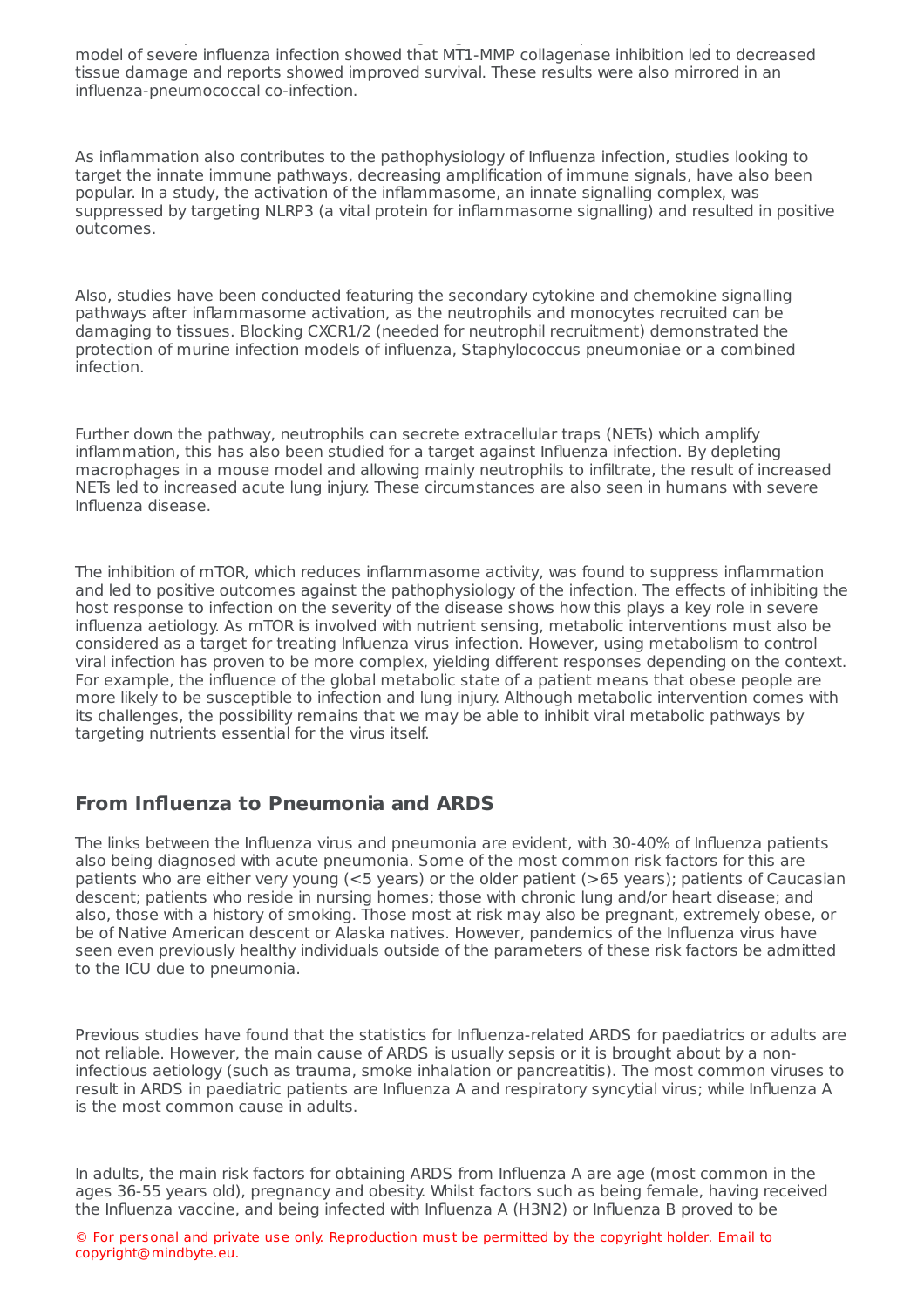protectors against contracting ARDS. Factors which increase the risk of fatality in these cases were with patients above the age of 55 and those with a higher infection severity score. In certain studies, it was found that the viral strain of infection could also be a risk factor, as the Influenza strain H7N9 was found to increase the patient's risk of ARDS. Also, during Influenza season, cardiac surgery could be a risk factor for influenza patients to contract ARDS if their surgery is conducted during this time.

the Influenza vaccine, and being infected with Influenza A (H3N2) or Influenza B proved to be

There have been major difficulties in diagnosing pneumonia and ARDS, with 2/3 of Influenza patients not being clinically diagnosed. The link between pneumonia/ARDS and Influenza is normally only noted during an epidemic as it is difficult to distinguish between these infections solely based on their symptoms.

## **Influenza and Sepsis**

Due to their similar pathways, Influenza and bacterial sepsis present incredibly similarly. As the Tolllike receptors 2 and 4, found in gram-positive and gram-negative bacteria, have been linked to the pathogenicity of Influenza. However, the inflammatory response can vary. Influenza incidence has been found to increase the risk of secondary bacterial sepsis. Out of 1600 sepsis patients, 4% of cases were found to be caused by the Influenza virus.

## **Viral-Bacterial Co-Infections**

Viruses (such as Influenza, parainfluenza and coronavirus etc.) cause 1/3 of all community-acquired pneumonias (CAP). In 30-50% of adult and paediatric populations, these viruses are presented at the same time as bacterial CAP, and these co-infections were also found with 10-20% of patients with hospital-acquired pneumonia (HAP). As 2/3 of Influenza infections are not diagnosed, it is possible that up to 10-20% of sepsis patients could also be infected with a viral co-infection.

There is currently not enough evidence to stipulate whether co-infections lead to worse outcomes, however, the evidence is starting to suggest this is the case with results showing increased morbidity and mortality. For example, in a paediatric study, patients with a Staphylococcus aureus and an Influenza infection were found to have a nine-times increase in their risk of mortality.

As Influenza alters the lung environment (for example through alveolar macrophage depletion) this leaves patients more likely to be susceptible to bacterial co-infections. By triggering an inflammatory response, Influenza ultimately prompts the body's immune systems regulatory mechanism. As this suppressor activity is necessary to allow for tissue repair it also allows bacteria to bypass the immune system, increasing susceptibility to further infection.

## **Rare Complications of Influenza Infection**

Mostly occurring in children, acute myositis and rhabdomyolysis is a less common complication of infection with Influenza with patients with marked elevation of myoglobinuria and serum creatinine phosphokinase. Another clinical case observation has seen myocarditis and pericarditis in patients, but due to its rarity evidence has been shown in autopsy studies. The central nervous system has also been implicated due to Influenza infection in some cases, such as encephalitis, transverse myelitis, disseminated encephalomyelitis, aseptic meningitis and Guillain-Barre syndrome.

## **Conclusion**

In the ICU, it is important to suspect, and diagnose when possible, Influenza in ARDS, pneumonia and sepsis patients, especially during the winter. It is vital that precautions are met with patients

© For personal and private use only. Reproduction must be permitted by the copyright holder. Email to copyright@mindbyte.eu.